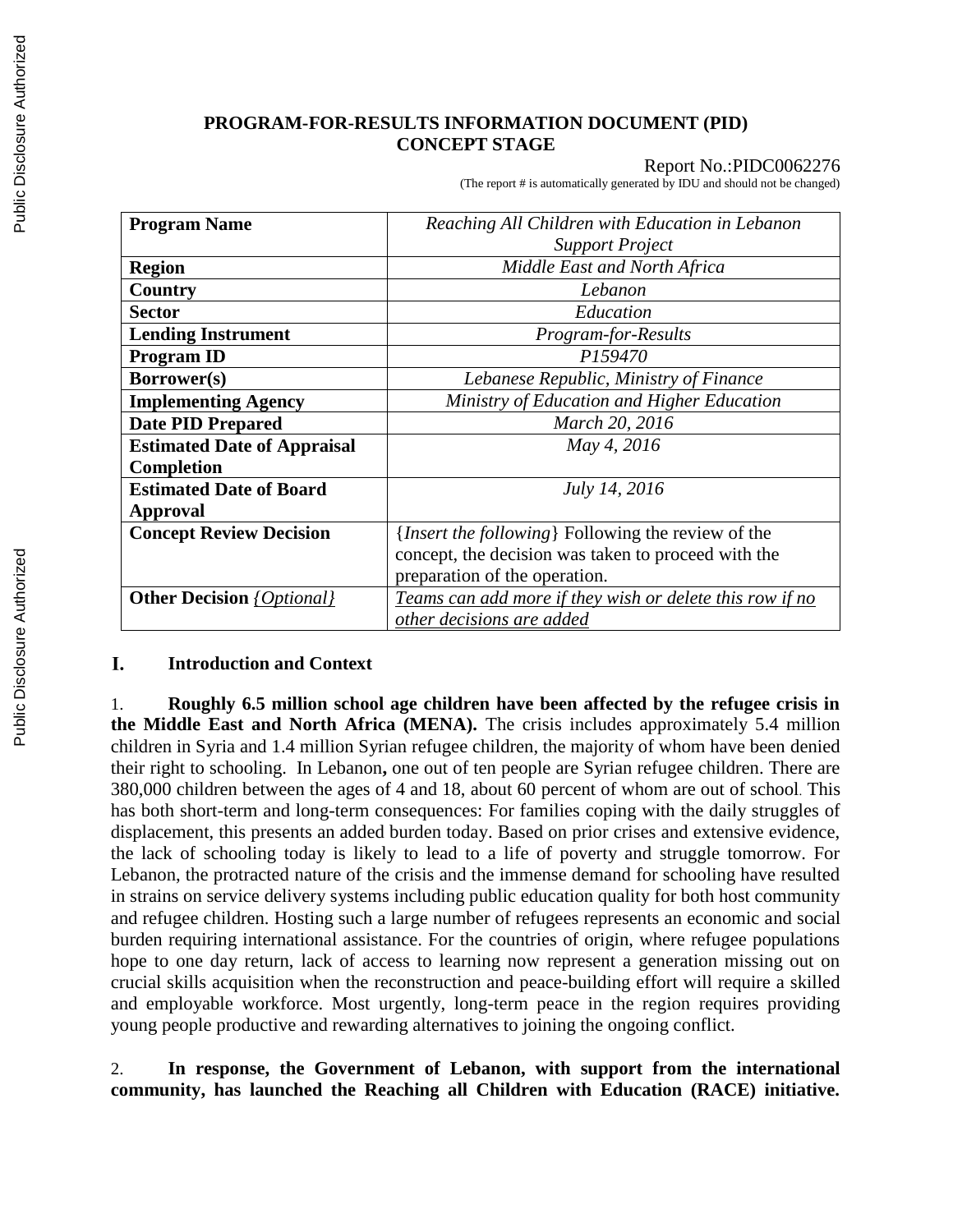First launched in 2013, RACE seeks to improve access to formal education for 460,000 Syrian refugee children and underprivileged Lebanese children in the country. Over the next phase of support 'RACE 2,' 2016-2020, the Lebanese Ministry of Education and Higher Education and partners have agreed to prioritize scaling up equitable access to educational opportunities in the formal public system, improve the quality and inclusiveness of the teaching and learning environment, and strengthen the national education system, policies, and monitoring, by redoubling its efforts and providing additional financial support. It is expected that efforts under the RACE2 initiative will therefore significantly contribute to minimizing the short and mediumterm costs of displacement for refugee families, while strengthening the long-term capacity of the Lebanese education system to prepare children for life and work once regional stability returns.

# *B. Sectoral and Institutional Context of the Program*

3. **Despite having come under unprecedented stress, Lebanon's education system has proven to be resilient.** The number of Syrian students in the Lebanese formal education system has dramatically increased in the past 5 years, from 14,986 students aged 6-17 in school year 2011-12 to 149,567 students in school year 2015-16. This tenfold increase in just 5 years has put strains on the formal education system's ability to maintain both the level of quality of the education system and the same level of access for Lebanese students (see Table 1).

| School Year                                                                                      | 2011-12 | 2012-13 | 2013-14 | 2014-15 | 2015-16 |
|--------------------------------------------------------------------------------------------------|---------|---------|---------|---------|---------|
| Number of registered refugees aged 6-17                                                          |         |         |         |         | 338,868 |
| Number of registered refugees enrolled in<br>public primary school grades 1-9, all shifts        | 14,190  | 36,905  | 79,240  | 103,780 | 147,287 |
| Number of registered refugees enrolled in<br>public secondary school grades 10-12, all<br>shifts | 796     | 1,351   | 1,830   |         | 2,280   |
| Number of Lebanese enrolled in public<br>school, aged 6-17                                       | 225,468 | 223,928 | 213,924 |         | 249,436 |
| Refugee students in public schools as<br>percentage of the Lebanese public school<br>population  | 6%      | 16%     | 37%     |         | 59%     |

4. **Success thus far has been limited to the primary level, with pre-primary and secondary school-age refugee children overwhelmingly out of school.** Much progress has been achieved in the last few months, with 149,567 Syrians aged 6-17 in school, an increase of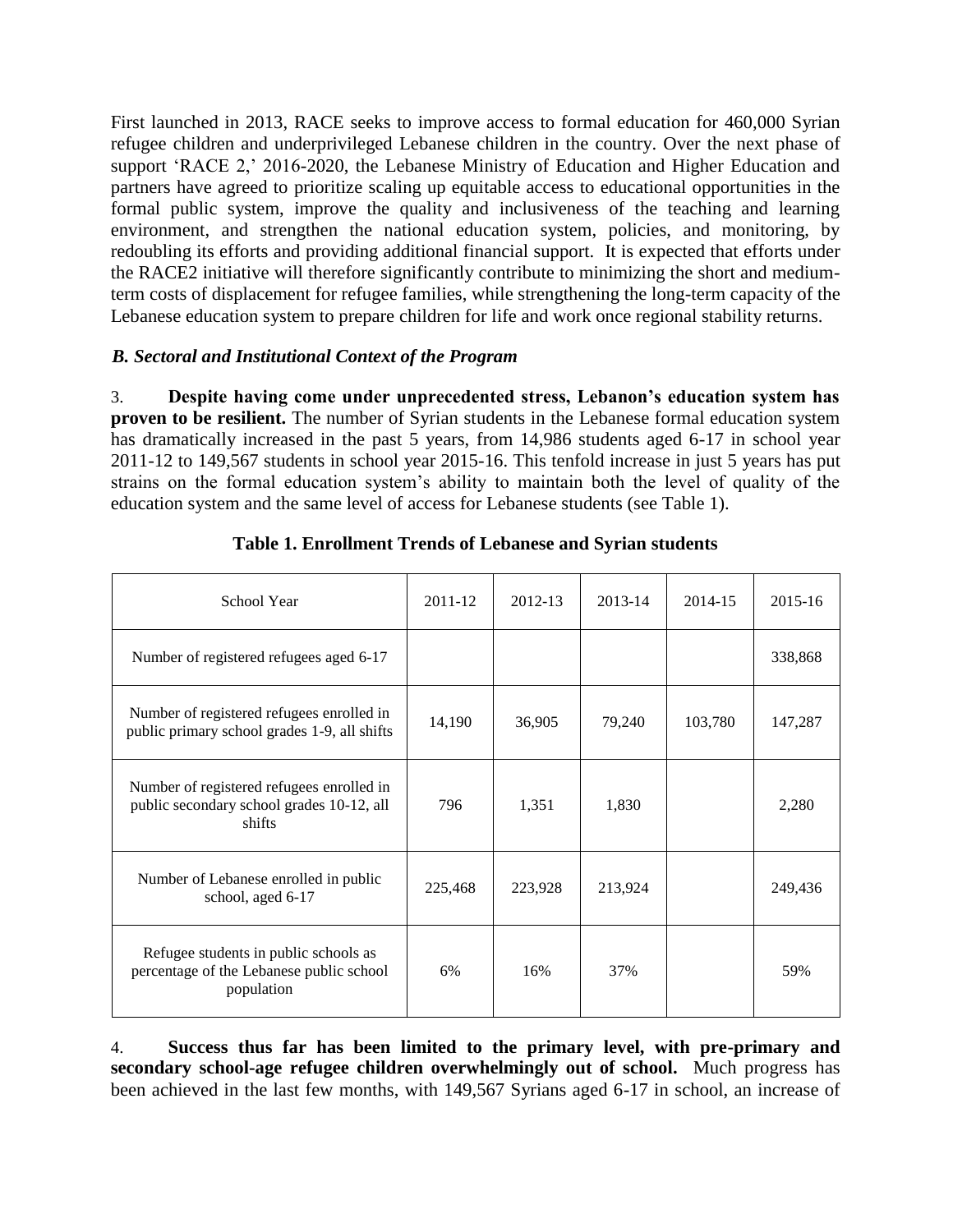85% (68,497 students) compared with the start of RACE in 2013. Still, almost 90 percent of Syrian refugee children integrated into public schools in the 2014-15 school year belong to the 6- 15 age group. Fewer than 10 percent of secondary school age children (15-18 years) were enrolled at the secondary level, depriving most of this age-group from the adequate preparation for an active participation in society and the labor market, and the protective environment against recruitment and radicalization. Fewer than 10 percent of refugee children in the 3-5 age group were enrolled in pre-primary public education, thwarting the many benefits of early childhood education for refugees and the education system, including the reduction of cost of remedial education at later grades.

5. **Even when students are able to attend school, the quality of learning is a serious concern.** The immense pressures that the increased demand for schooling have imposed on Lebanon's education system, including overcrowding and shorter school hours for the second shift, has had significant implications for the quality of education. While teaching and learning materials have been widely financed and distributed, the ability of schools to transform these inputs into learning appears mixed, in part due to challenges surrounding language of instruction, in the case of Syrians unfamiliar with French or English (official languages for much of the Lebanese curriculum). Monitoring of refugee children's learning to date has been limited, with no currently available analysis of learning outcomes. Gains in access risk being undermined by losses due to inadequate quality, which is one of the drivers of high dropout rates among Syrian  $children.<sup>1</sup>$ 

6. **Supply-side constraints are not the only driver, especially for secondary school-age children.** Demand-side barriers to secondary education are large, including low perceived returns to education, coupled with a high opportunity cost of foregone income, particularly for older children. In some regions, such as the Bekaa, transportation costs also represent a high barrier to accessing education services. In addition, there is anecdotal evidence that fear of violence and challenges of social acceptance, as well as difficulties in providing the required registration and residence permits impede school registration.<sup>2</sup>

7. **This new phase of the RACE strategy builds on the momentum established thus far, and broadens success to date to the areas of pre-primary and secondary education.** The World Bank is working closely with DFID, UNICEF, UNHCR and others to support MEHE in revising the RACE strategy for the coming five years. 'RACE 2' covers school years 2016/17 through 2020/21, and will require an estimated US\$ 350 M in financing per year to complete. Current investments, including the Emergency Education System Stabilization Project grant, are performing well, with 22 percent disbursed in the first 9 months and several early results already achieved, including textbooks for all public school students in KG through  $9<sup>th</sup>$  grade, and financial support to schools.

# *C. Relationship to CPF and SCD*

 $\overline{a}$ 

<sup>1</sup> *Out of School Children in Lebanon*, UNICEF, UNHCR, Save the Children (forthcoming), *School Attendance in Bekaa*, UNHCR, January 2016.

<sup>&</sup>lt;sup>2</sup> Out of School Update Nov 2015, UNHCR and Situation Analysis of Youth in Lebanon Affected by the Syrian Crisis, April 2014 (multi-agency)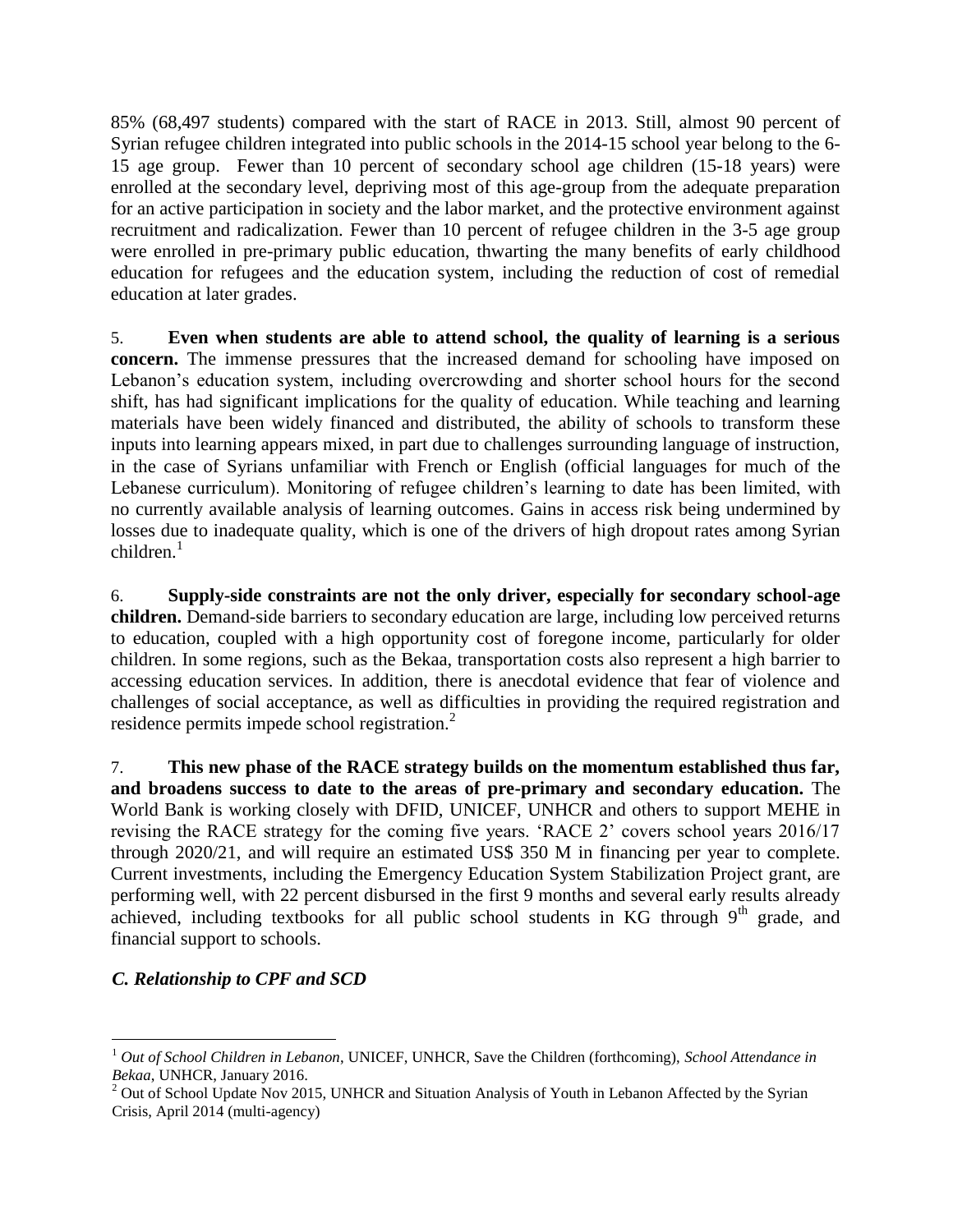8. **A Systemic Country Diagnostic (SCD) was completed in January 2016 and provides guidance on key challenges for Lebanon and priority areas for WB engagement.** The existing Country Partnership Framework covers the period FY2011-FY2014, and will be replaced by the new Country Partnership Framework (CPF) to be presented to the Board in July 2016. The new CPF will guide the further development of the Project. In the meantime, the 2016 SCD highlights Lebanon's failure to generate inclusive growth and jobs as stemming in large part from two overarching constraints: elite capture hidden behind confessionalism, and conflict and violence linked to broader dynamics of conflict in the region. Education was identified as a key "nested constraint," which, if addressed, could help Lebanon make meaningful progress toward achieving growth, inclusion, and sustainability. The SCD further notes the need to provide support to the government to address fiscal requirements, while also developing the basis for medium-term improvements in infrastructure and public service delivery related to the Syrian refugee crisis. Finally, the Project aligns with the MENA strategy pillars on social contract (reaching vulnerable Lebanese) and on resilience (strengthening the education system to support the influx of refugees).

9. **The Project goals closely align with the priorities developed in the SCD**. Expanded enrollment can be conceptually linked to a broadening of economic opportunity through increased human capital, a partial mitigation against elite capture, while at the same time fostering social cohesion and mitigating against conflict. Key constraints to the development agenda identified in the SCD include stark inequality in the access to, and quality of, education between public and private education systems, starting from the pre-primary level. This poses a challenge to human capital accumulation for a large share of the population. While Lebanon exhibits relatively strong average human capital particularly in education, the poor quality of public education generates large inequality of opportunities among citizens, depending on the wealth and income status of their parents. This, in turn, widens inequality in the country, both spatially and over time. The recent influx of Syrian refugees has heightened this problem in public schools; some schools are overcrowded, while teachers manage different curricula to accommodate the different needs of Lebanese and Syrian children, impacting the quality of learning for students.

#### II. **Program Development Objective(s)**

10. The Project Development Objective would be to support the RACE program in expanding equitable access to schooling, improving conditions for learning, and strengthening management of the education system.

#### III. **Program Description**

# *A. PforR Program Boundary*

11. **Thus far, RACE has been aimed at providing education services to Syrian refugee**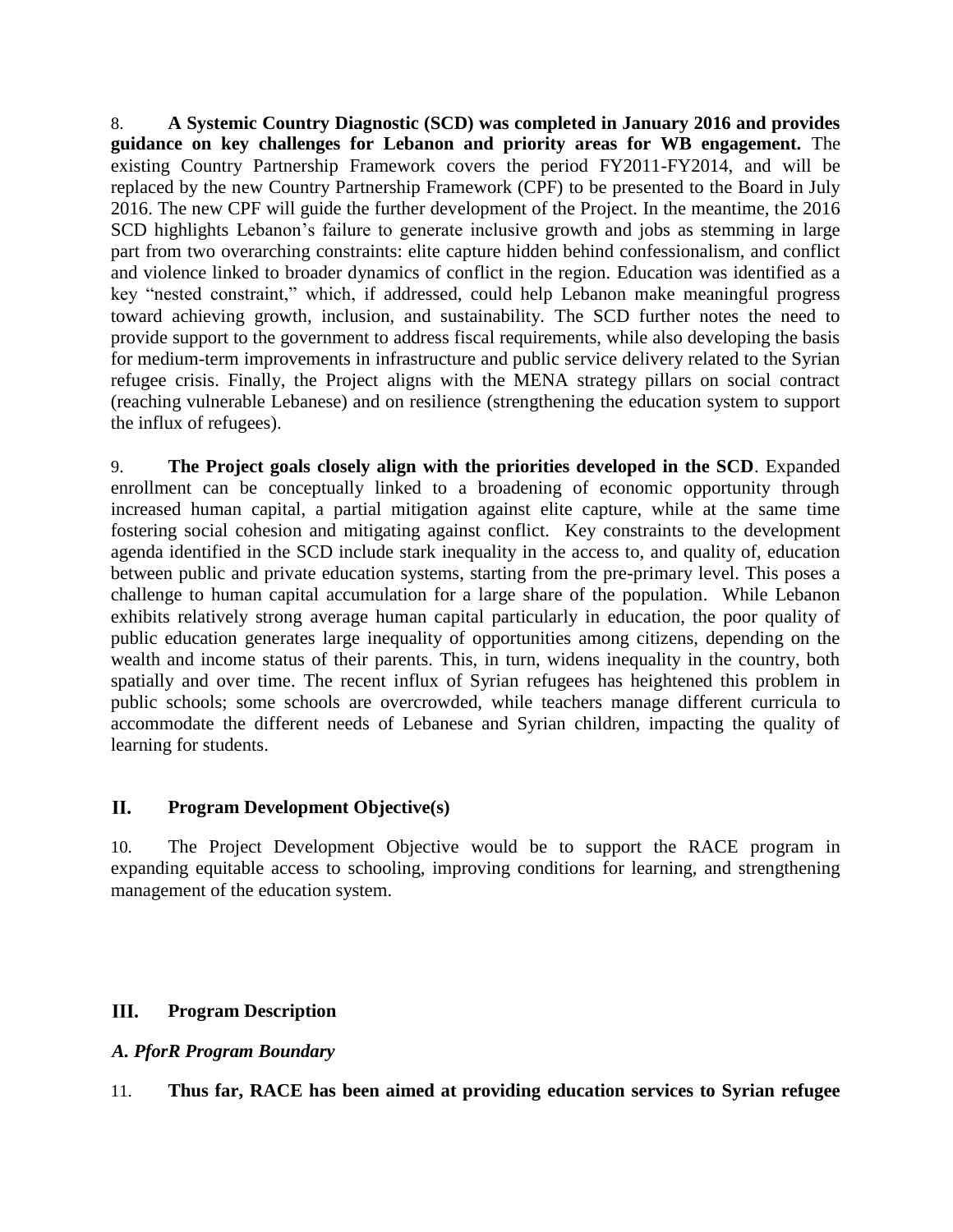**and vulnerable Lebanese children and overall system strengthening.** This next phase of the program, known as RACE 2, consists of six outcomes<sup>3</sup> structured around three pillars: access, quality and systems strengthening. The World Bank Program would therefore be structured as follows:

- (i) *Aligning supply and demand to meet educational needs* [Access]. The program would support increased enrollment and completion numbers for refugees and host population children. In addition to capitalizing on investments in CCTs and other demand-side interventions by other partners as part of the RACE program, the program would include supply-side expansion of schools and classrooms. Crucially, this phase of RACE would move beyond monitoring enrollment, to focusing and rewarding attendance and, eventually, completion.
- (ii) *Supporting high-quality learning* [Quality]. Through continuous monitoring, strengthening teacher training and support, and leveraging ICTs, the Project aims to align the incentives for service delivery resulting in more learning for students, by introducing disbursement-linked indicators around service delivery. This would also include the introduction of some method for monitoring student learning in a reliable and comparable fashion, over time.
- (iii)*Policy initiatives to meet RACE 2 objectives* [System Strengthening]. Among the policy initiatives to be explored would be those relating to enhanced child protection, and enhanced community engagement to support enrollment, retention and leaning. Other policy initiatives could include recognizing learning attainment of refugees through certification, as a pathway to active participation in society and the labor market in their countries of origin, host countries, and third countries.

 $\overline{a}$ 

<sup>&</sup>lt;sup>3</sup> Outcome 1: Scale up equitable access to educational opportunities for girls and boys in the formal public school system (ages 3 to 18 years)

Outcome 2: Construction, expansion, rehabilitation and equipment of schools

Outcome 3: Expand access to education opportunities for the most vulnerable through quality, regulated non-formal education initiatives

Outcome 4: Expand access of youth to vocational and technical education and training (ages  $15 - 18$  years).

Outcome 5: Improve the quality and inclusiveness of the teaching and learning environment, including curricular reform

Outcome 6: Strengthening national education systems, policy, planning, financing and monitoring capacity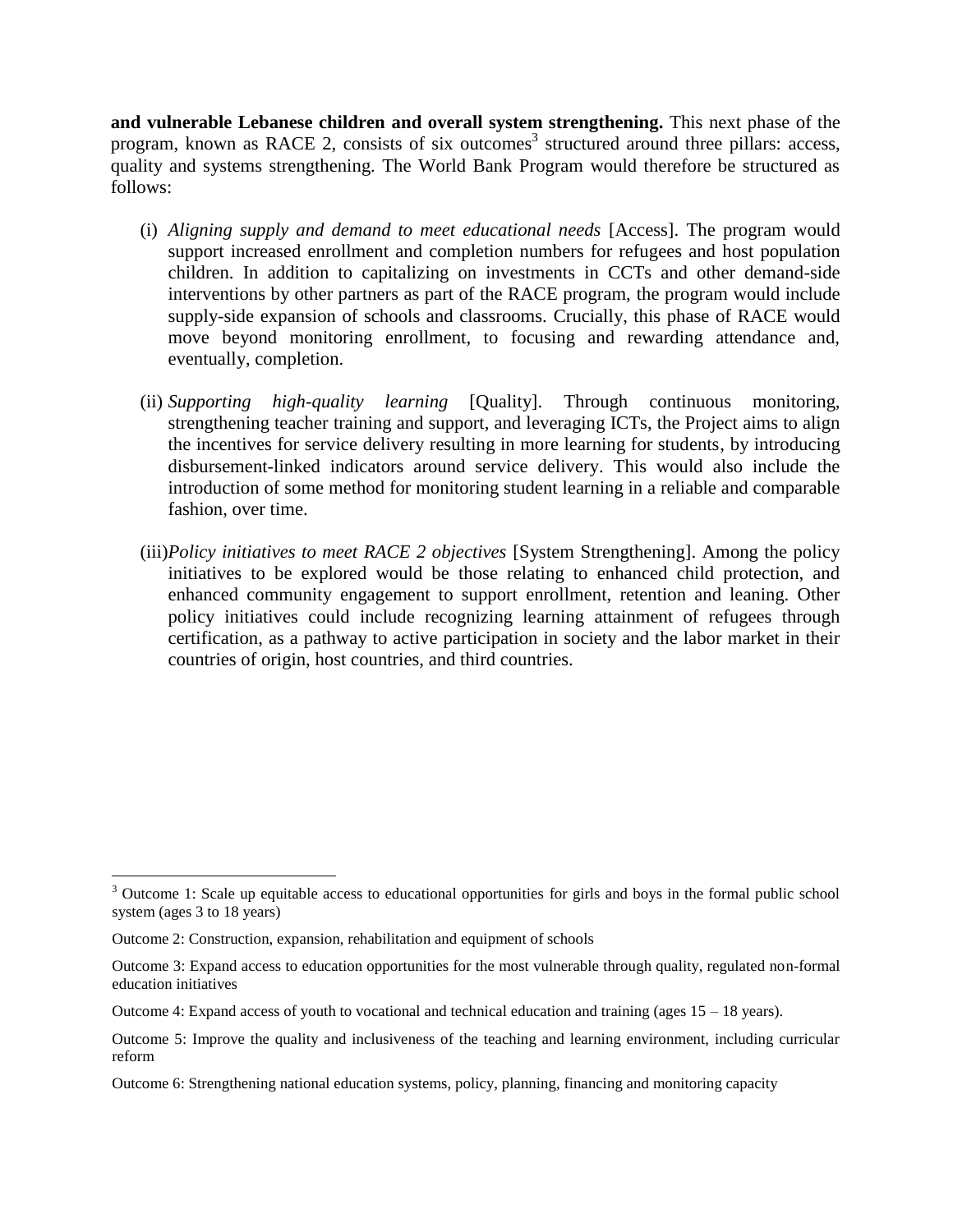# **Table 2. Examples of Possible Disbursement-Linked Indicator Areas**

| <b>Pillar/Outcome</b>           | <b>Possible DLI Area</b>                                                                                                                                                                                 |
|---------------------------------|----------------------------------------------------------------------------------------------------------------------------------------------------------------------------------------------------------|
| Access                          | Number of girls and boys enrolled in formal education (KG, Primary<br>Basic, and Secondary) within the Lebanese public system<br>(disaggregated by sex/nationality/education level/special needs/region) |
|                                 | School aides/community liaisons present in second shift schools.                                                                                                                                         |
| Quality                         | Number of public school teachers (supported or trained) observed to be<br>using improved methods and materials.                                                                                          |
|                                 | Reporting by 85% of schools to MEHE on student performance each<br>semester (December and June).                                                                                                         |
| <b>Systems</b><br>Strengthening | Enacted and effective child protection policy adhered to by Lebanese<br>public schools.                                                                                                                  |
|                                 | Better data monitoring system operating efficiently.                                                                                                                                                     |
|                                 | Approved national assessment strategy for all Lebanese schools.                                                                                                                                          |

12. During preparation, each of these areas would be explored in more depth. It is expected that DLIs would be grouped across these areas, working from targets that feature in the overall program, and including both outputs and policy actions as well as at least one outcome indicator. The value of each DLI, along with its verification protocol and the critical pathway required for its achievement, would be developed during preparation.

13. **The RACE program of expenditures totals approximately US\$ 1.75 billion.** Within the RACE2 framework, the World Bank Program would consist of the following expenditures<sup>4</sup> (*inter alia*):

(i) Support to the school fund and the parent council fund for both refugees and Lebanese;

(ii) School grants;

 $\overline{a}$ 

(iii) Infrastructure activities, including rehabilitation and construction;

 $4$  During preparation, the Program of Expenditures would be completed, working from costing exercises of the RACE program sponsored by DFID and other partners.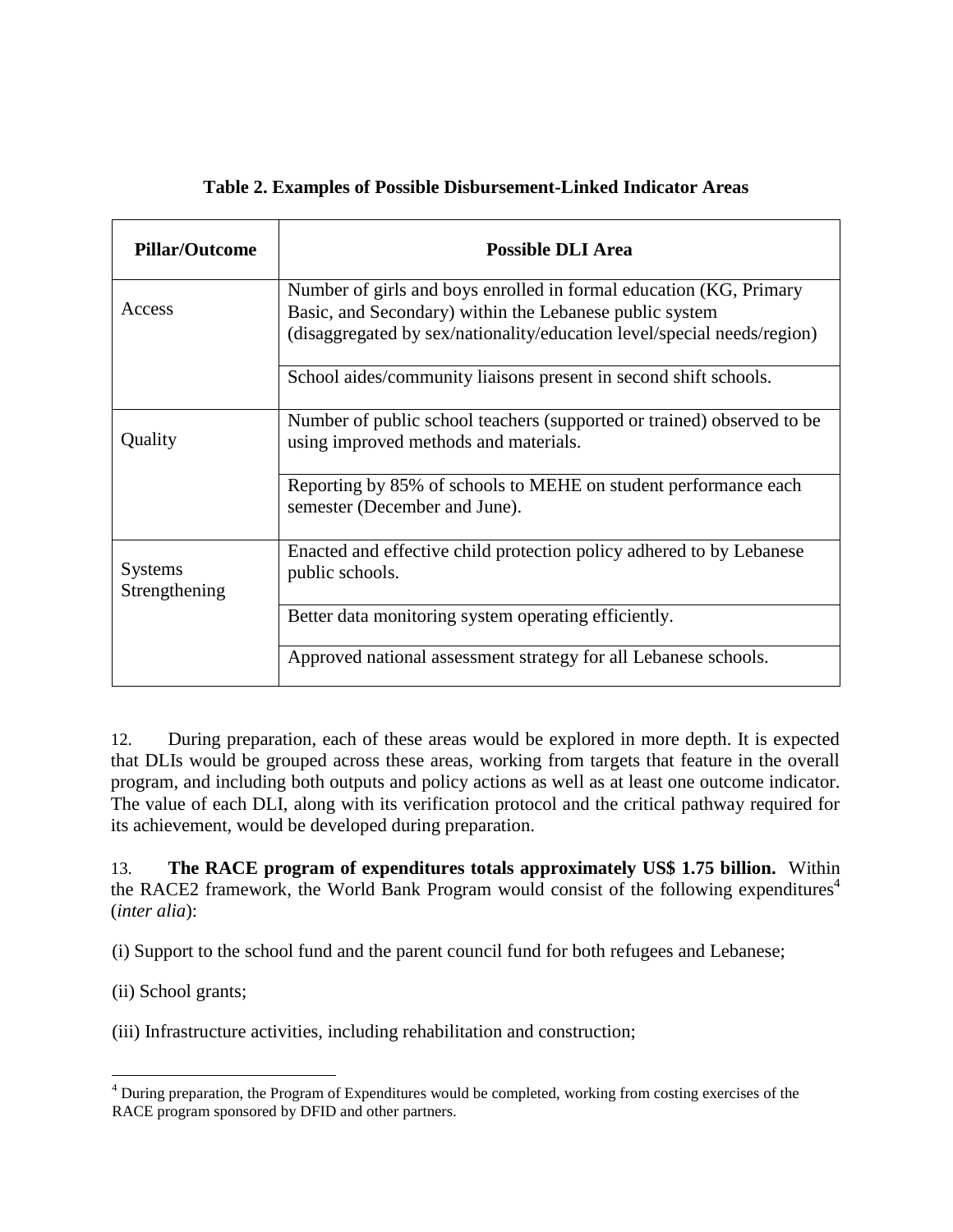(iv) Equipment, including ICT for classroom instruction targeting both newly constructed schools and sports and arts instruction for the second shift; and

(v) Transportation.

#### IV. **Initial Environmental and Social Screening**

1. Given the stated boundaries of the Program, no major environmental impacts and risks are anticipated. It is envisaged that the Program will not be including any of Category-A type investments, nor will be posing any risk on natural habitats or on physical cultural resources. Furthermore, the Program will not include activities that could potentially generate considerable pollution to any environmental media or that would pose any risks to land use or to natural resources. However, some of the social identified risks thus far, particularly affecting refugees include bullying in schools, safety and security related issues as they affect Syrian youth, men, women, and other vulnerable groups, and impediments to registration in schools, among others. The ESSA will develop actionable recommendations to address these to be implemented with throughout Program implementation.

14. The Program safeguards team will be conducting an Environmental and Social Systems Assessment (ESSA). The ESSA essentially aims at reviewing the capacity of the existing government systems to plan and implement effective measures for environmental and social impact management and at determining if any measures would be required to strengthen them. It is expected that the first draft of the ESSA will be ready by April 11, 2016 upon which consultations with a wide range of stakeholders will take place. The consultations aim at presenting the Program description and the scope of the ESSA to the stakeholders as means of receiving their comments and feedback which could be incorporated in the Program design as deemed relevant and feasible.

#### $V_{\bullet}$ **Tentative financing**

| Source:                     |       | \$m.)  |
|-----------------------------|-------|--------|
| Borrower/Recipient          |       |        |
| <b>IBRD</b>                 |       |        |
| <b>IDA</b>                  |       | 100.00 |
| Others (specify) (Grant)    |       | 100.00 |
|                             | Total | 200.00 |
| VI.<br><b>Contact point</b> |       |        |

**World Bank** Contact: Noah Yarrow Title: Sr. Education Specialist